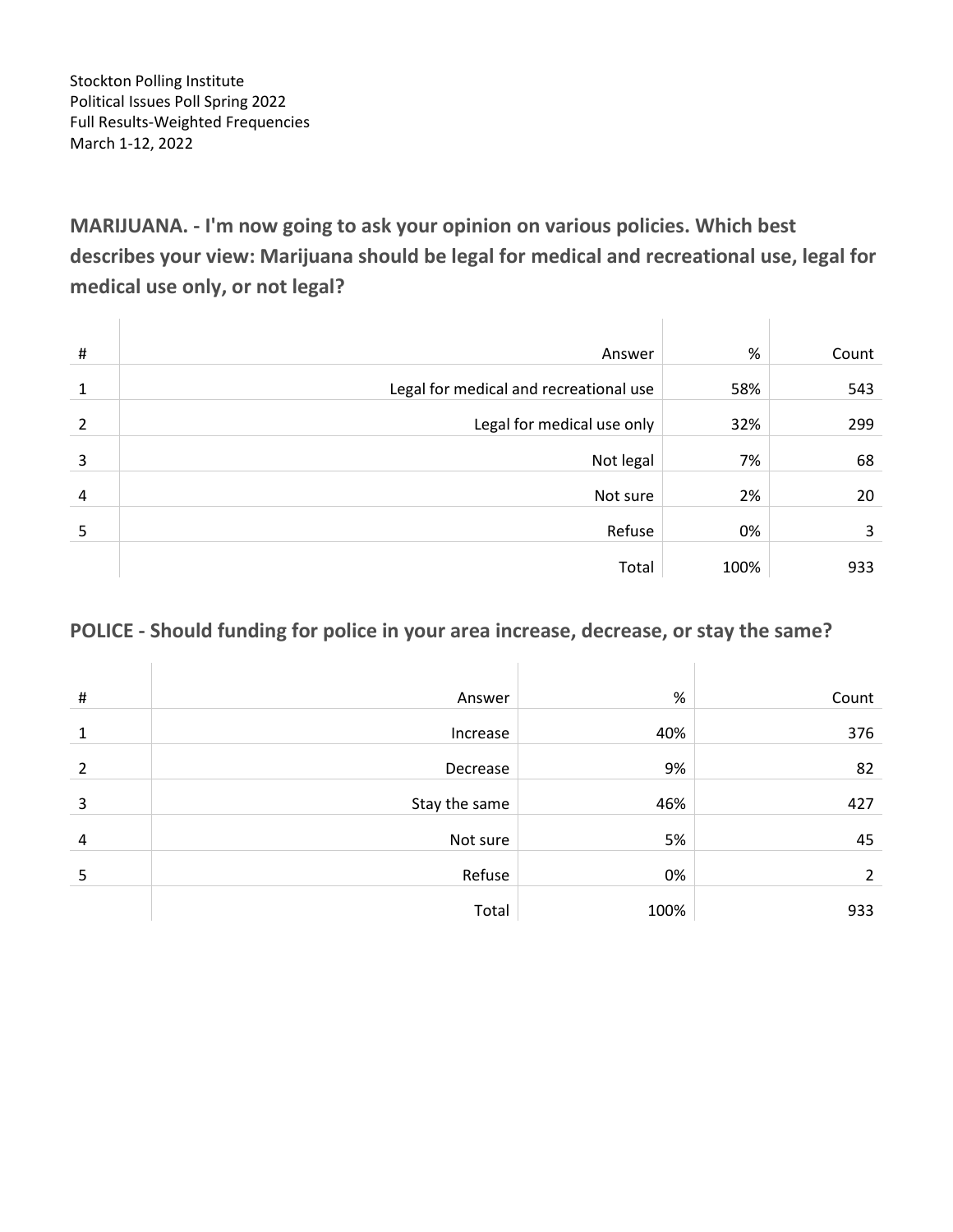**CRIME - In your view, should the justice system be tougher on crime or make an effort to reduce incarceration rates? Or are you satisfied with the system as is?**

| $\#$           | Answer               | %    | Count |
|----------------|----------------------|------|-------|
| $\overline{2}$ | Tougher on crime     | 43%  | 405   |
| 3              | Reduce incarceration | 35%  | 330   |
| 4              | Satisfied as is      | 12%  | 108   |
| 5              | Not sure             | 9%   | 84    |
| 6              | Refuse               | 1%   | 6     |
|                | Total                | 100% | 933   |

**GUNCONTROL - Which of the following best describes your view toward legal gun ownership: Should the process to get a gun be more difficult, less difficult, or are you satisfied with gun laws as is?**

| $\#$           | Answer          | %    | Count |
|----------------|-----------------|------|-------|
| 1              | More difficult  | 51%  | 480   |
| $\overline{2}$ | Less Difficult  | 15%  | 143   |
| 3              | Satisfied as is | 30%  | 280   |
| 4              | Not sure        | 3%   | 25    |
| 5              | Refuse          | 1%   | 6     |
|                | Total           | 100% | 933   |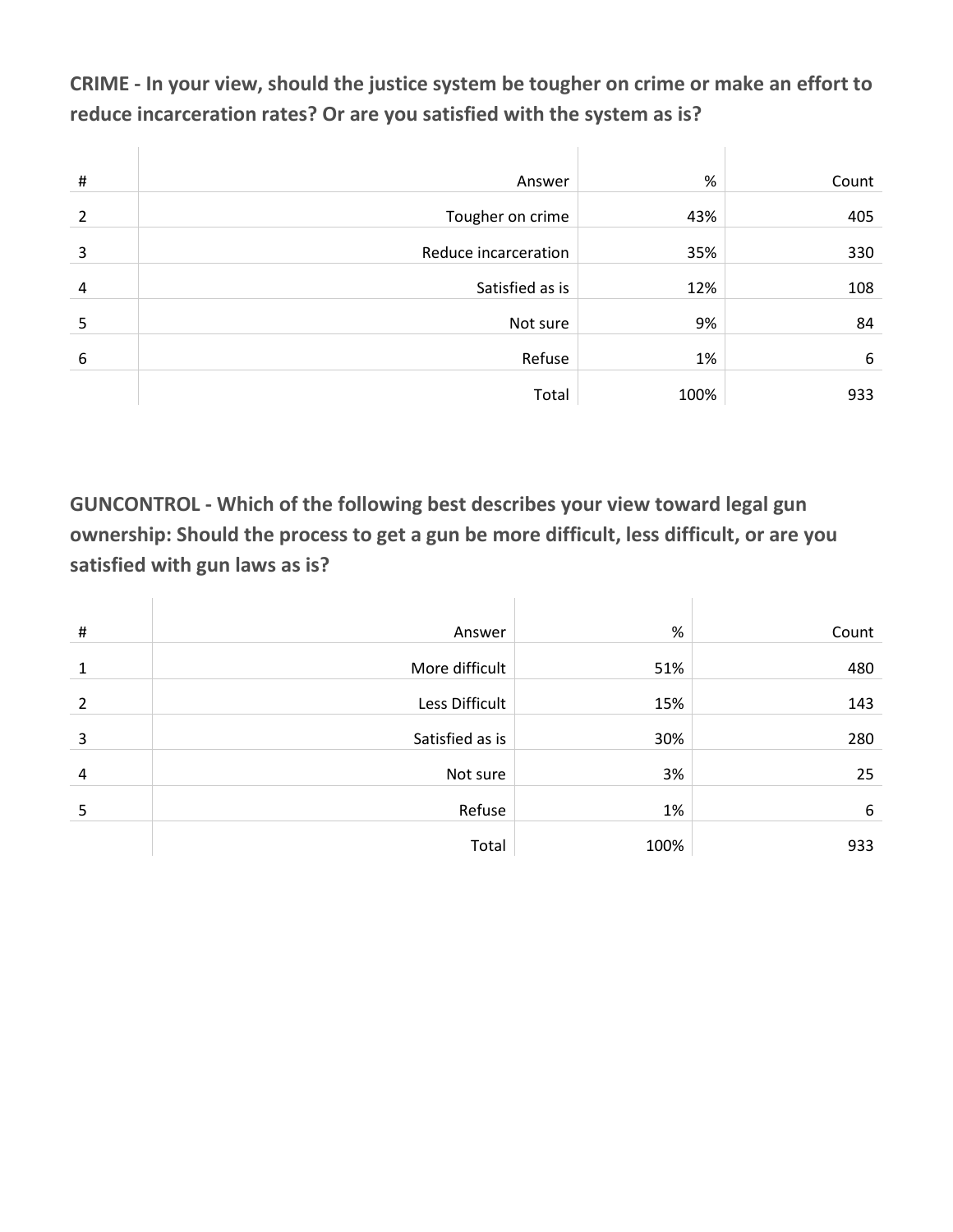**IMMIGRATION - Should immigration to the United States be more difficult, less difficult, or are you satisfied with immigration laws as is?**

| $\sharp\hspace{-0.8em}\sharp$ | Answer          | %    | Count |
|-------------------------------|-----------------|------|-------|
| 1                             | More difficult  | 34%  | 313   |
| 2                             | Less difficult  | 34%  | 314   |
| 3                             | Satisfied as is | 25%  | 238   |
| 4                             | Not sure        | 7%   | 63    |
| 5                             | Refuse          | 1%   | 5     |
|                               | Total           | 100% | 933   |

**ABORTION - In your view, should abortion be legal is all cases, legal in most cases, illegal in most cases, or illegal in all cases?**

| $\sharp$ | Answer                | %    | Count |
|----------|-----------------------|------|-------|
| 1        | Legal in all cases    | 38%  | 350   |
| 2        | Legal in most cases   | 37%  | 343   |
| 3        | Illegal in most cases | 12%  | 112   |
| 4        | Illegal in all cases  | 7%   | 66    |
| 5        | Not sure              | 5%   | 51    |
| 6        | Refuse                | 1%   | 12    |
|          | Total                 | 100% | 933   |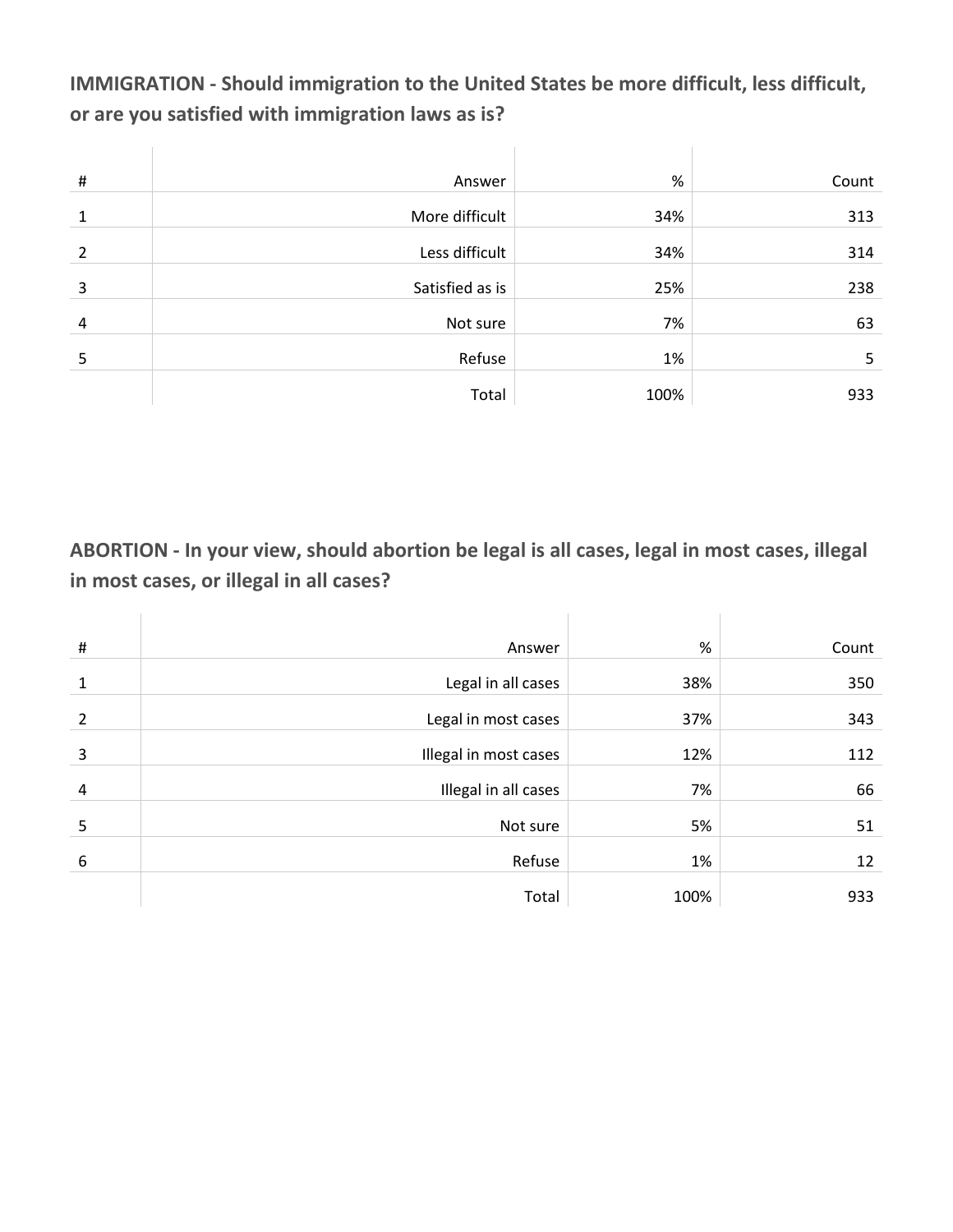**ABORTION2 - Legality aside, do you think abortion is morally wrong, morally acceptable, or not a moral issue at all?**

| $\sharp$       | Answer            | %    | Count |
|----------------|-------------------|------|-------|
| $\mathbf{1}$   | Wrong             | 30%  | 278   |
| 2              | Acceptable        | 16%  | 148   |
| 3              | Not a moral issue | 42%  | 389   |
| $\overline{4}$ | Not sure          | 11%  | 102   |
| 5              | Refuse            | 2%   | 17    |
|                | Total             | 100% | 933   |

**ROEVWADE - If Roe v. Wade were overturned, would that influence your vote in the midterm elections or would that not be a factor in your decision?**

| $\sharp$ | Answer                       | %    | Count |
|----------|------------------------------|------|-------|
| 1        | Would influence vote         | 43%  | 405   |
| 2        | Not a factor                 | 45%  | 423   |
| 3        | Not sure                     | 7%   | 66    |
| 4        | Refuse                       | 0%   | 4     |
| 5        | Not familiar with Roe v Wade | 4%   | 34    |
|          | Total                        | 100% | 933   |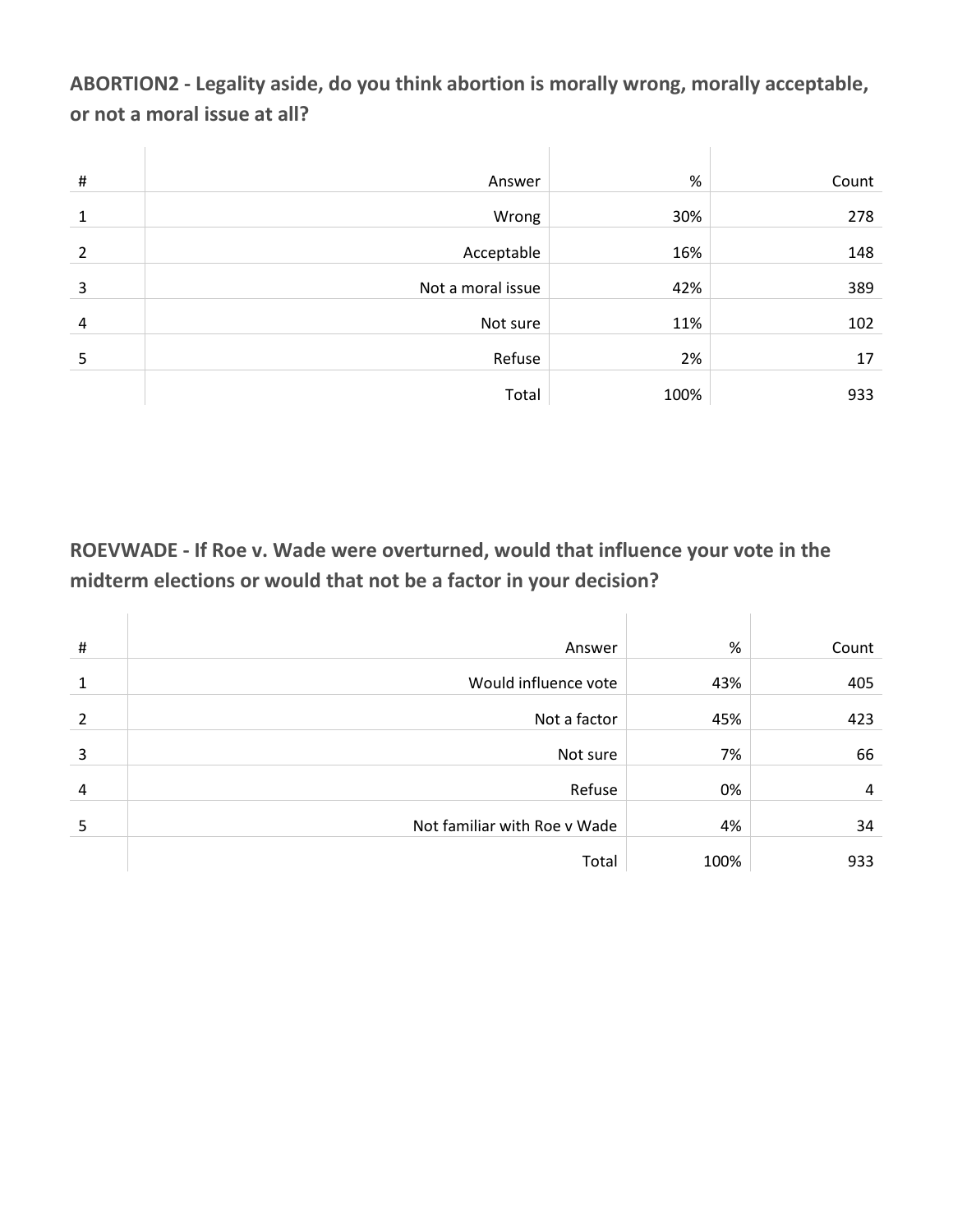**RELIGION - Do you agree or disagree with the following statement: Religion plays a very important role in your life.**

| $\#$ | Answer            | $\%$ | Count |
|------|-------------------|------|-------|
| 1    | Strongly agree    | 37%  | 347   |
| 2    | Somewhat agree    | 24%  | 221   |
|      |                   |      |       |
| 3    | Somewhat disagree | 17%  | 158   |
| 4    | Strongly disagree | 21%  | 195   |
| 5    | Not sure          | 1%   | 7     |
|      | Total             | 100% | 933   |

### **SCOTUS - Would you say Biden nominating a Black woman to the Supreme Court is very important, somewhat important, not very important, or not at all important to you?**

| $\#$           | Answer               | %    | Count |
|----------------|----------------------|------|-------|
| 1              | Very important       | 30%  | 276   |
| $\overline{2}$ | Somewhat important   | 23%  | 210   |
| 3              | Not very important   | 12%  | 114   |
| 4              | Not at all important | 33%  | 307   |
| 5              | Not sure             | 2%   | 18    |
| 6              | Refuse               | 1%   | 7     |
|                | Total                | 100% | 933   |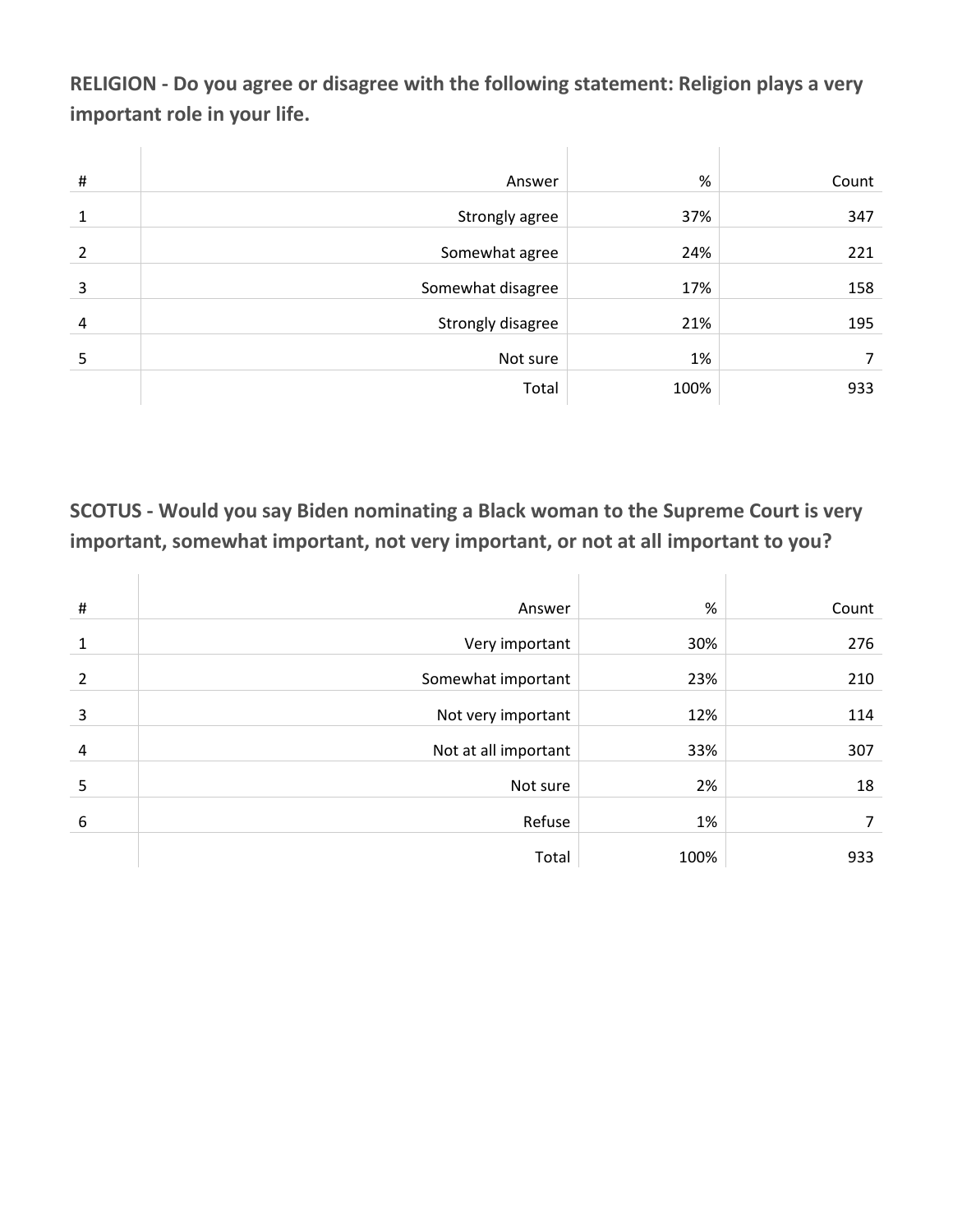**Q9-15 - I'm now going to list the topics I just asked about. For each one, please rate how much of an impact your views on that topic have on your voting decisions.**

**For example, for the first one: Would a candidate's views on marijuana impact your vote greatly, somewhat, or not at all?**

| #              | Question                                  |     | Yes, greatly | somewhat | Yes, | No impact |     |    | Not sure | Refuse |   | Total |
|----------------|-------------------------------------------|-----|--------------|----------|------|-----------|-----|----|----------|--------|---|-------|
| $\mathbf{1}$   | Marijuana                                 | 21% | 197          | 41%      | 383  | 36%       | 333 | 2% | 17       | 0%     | 4 | 933   |
| $\overline{2}$ | Police funding                            | 39% | 366          | 45%      | 417  | 13%       | 125 | 2% | 22       | 0%     | 4 | 933   |
| 3              | The justice system's<br>response to crime | 59% | 553          | 33%      | 302  | 6%        | 57  | 2% | 17       | 0%     | 4 | 933   |
| 4              | <b>Gun Laws</b>                           | 60% | 561          | 31%      | 282  | 8%        | 75  | 1% | 10       | 0%     | 4 | 933   |
| 5              | Immigration                               | 52% | 481          | 39%      | 359  | 9%        | 82  | 1% | 5        | 0%     | 4 | 933   |
| 6              | Roe v. Wade                               | 46% | 425          | 28%      | 263  | 19%       | 182 | 6% | 57       | 0%     | 5 | 933   |

### **VOTE2020 - Who did you vote for in the 2020 presidential election?**

| #              | Answer                       | %    | Count |
|----------------|------------------------------|------|-------|
| 1              | Biden                        | 49%  | 460   |
| 2              | Trump                        | 33%  | 304   |
| 3              | Some other candidate         | 5%   | 43    |
| $\overline{a}$ | Didn't vote in that election | 6%   | 53    |
| 5              | Not sure                     | 3%   | 31    |
| 6              | Refuse                       | 4%   | 42    |
|                | Total                        | 100% | 933   |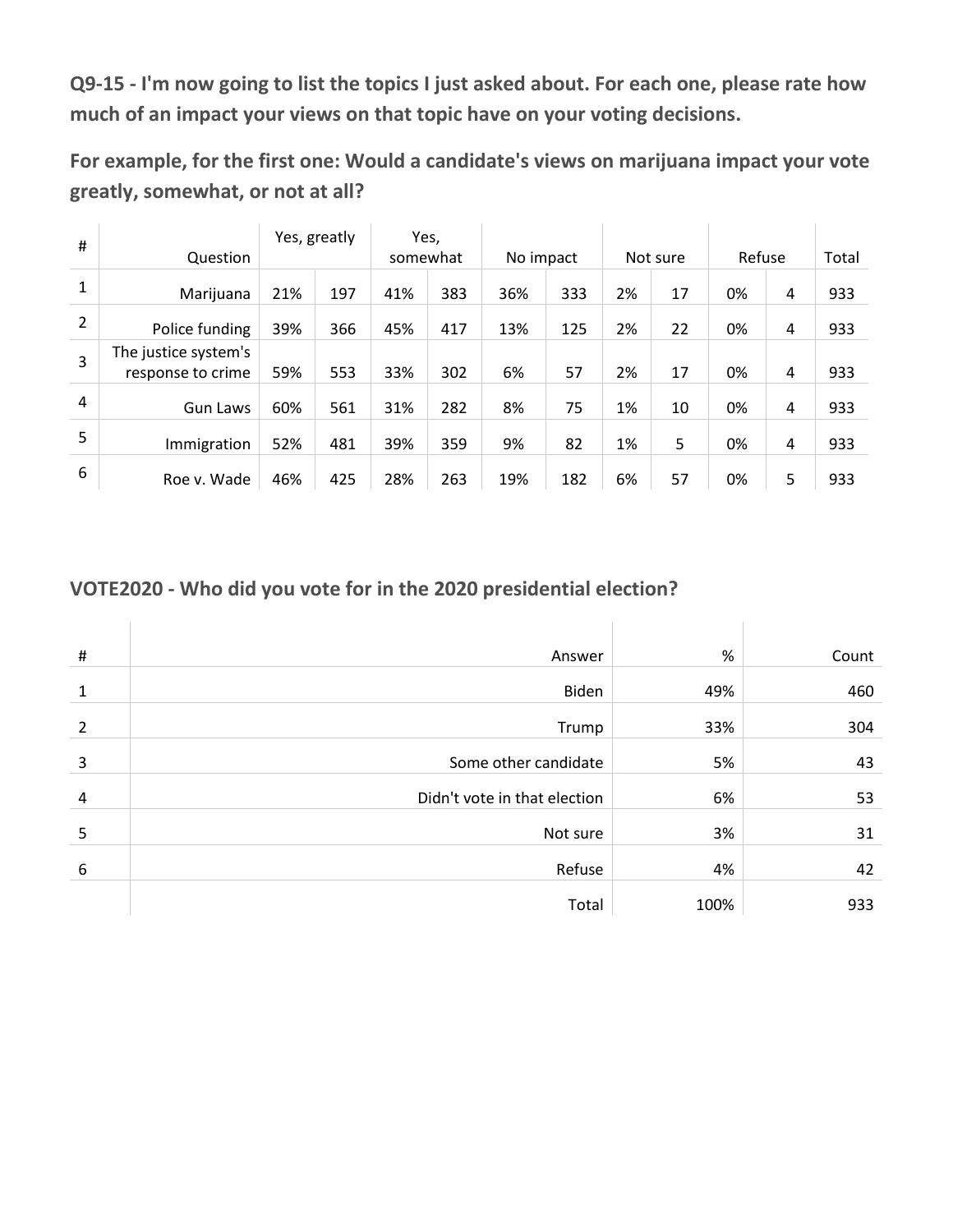# **Demographics**

### **AGE –**

| $\#$         | Answer          | %    | Count       |
|--------------|-----------------|------|-------------|
| $\mathbf{1}$ | Younger than 18 | 0%   | $\mathbf 0$ |
| 2            | 18-29           | 11%  | 101         |
| 3            | 30-49           | 28%  | 257         |
| 4            | 50-64           | 33%  | 310         |
| 5            | 65 and older    | 28%  | 265         |
| 6            | Refuse          | 0%   | $\mathbf 0$ |
|              | Total           | 100% | 933         |

# **COUNTY - What New Jersey county do you live in?**

| $\#$             | Answer     | $\%$ | Count |
|------------------|------------|------|-------|
| $\mathbf{1}$     | Atlantic   | 6%   | 52    |
| $\overline{2}$   | Bergen     | 8%   | 73    |
| 3                | Burlington | 7%   | 68    |
| 4                | Camden     | 5%   | 44    |
| 5                | Cape May   | 2%   | 17    |
| 6                | Cumberland | 2%   | 16    |
| $\overline{7}$   | Essex      | 9%   | 85    |
| $\bf 8$          | Gloucester | 4%   | 35    |
| $\boldsymbol{9}$ | Hudson     | 4%   | 39    |
| $10\,$           | Hunterdon  | 2%   | 18    |
| $11\,$           | Mercer     | 5%   | 45    |
| 12               | Middlesex  | 8%   | 75    |
| 13               | Monmouth   | 8%   | 75    |
| 14               | Morris     | 6%   | 58    |
| 15               | Ocean      | 6%   | 57    |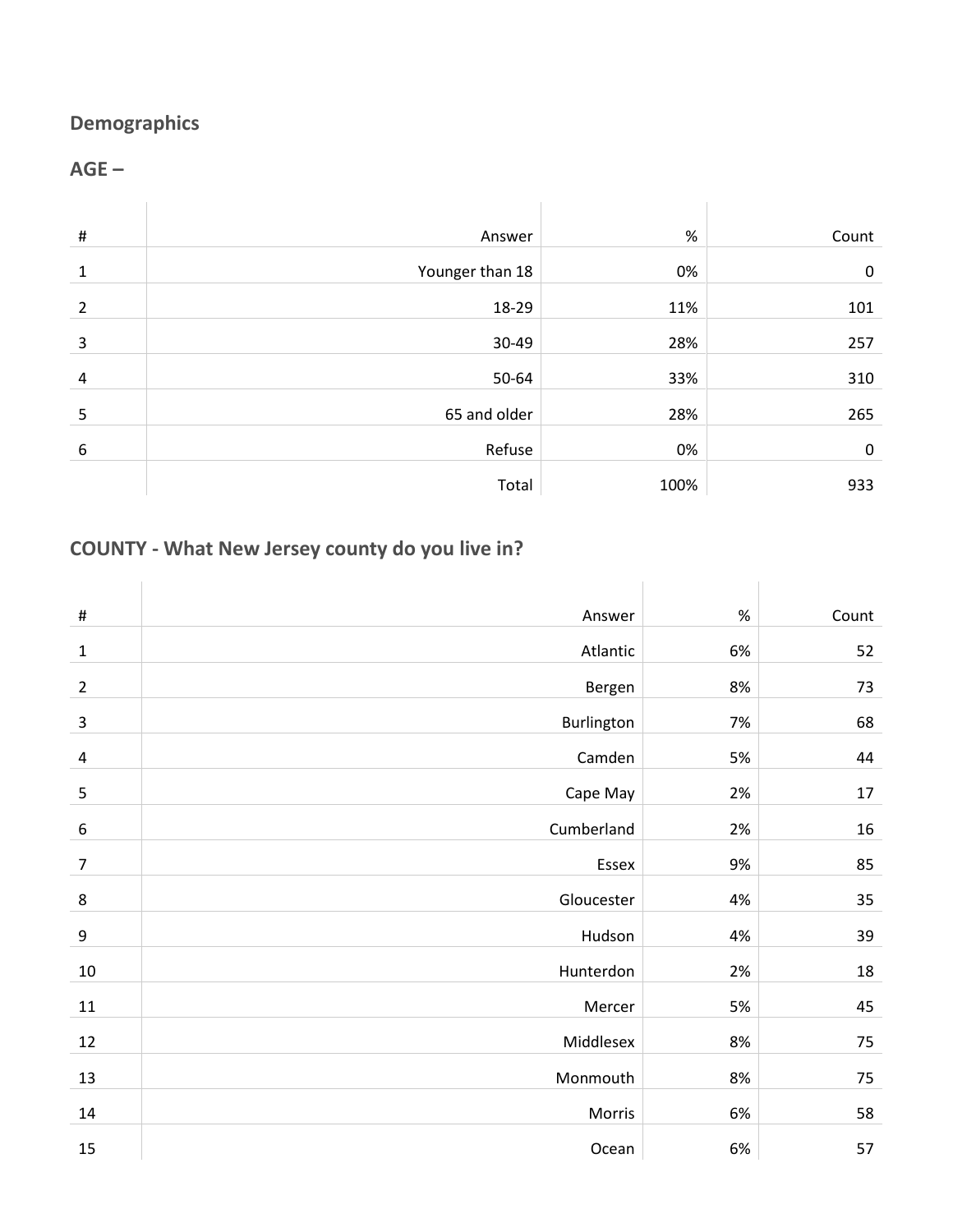| 16 | Passaic                          | 4%   | 33        |
|----|----------------------------------|------|-----------|
| 17 | Salem                            | 1%   | 7         |
| 18 | Somerset                         | 5%   | 43        |
| 19 | Sussex                           | 3%   | 25        |
| 20 | Union                            | 6%   | 56        |
| 21 | Warren                           | 1%   | 13        |
| 22 | Not sure (Please enter zip code) | 0%   | $\pmb{0}$ |
| 23 | Other county                     | 0%   | $\pmb{0}$ |
| 24 | Refuse                           | 0%   | $\pmb{0}$ |
|    | Total                            | 100% | 933       |

# **Q27 – Are you registered to vote at this residence??**

| # | Answer   | %    | Count |
|---|----------|------|-------|
| 1 | Yes      | 100% | 933   |
| 2 | No       | 0%   | 0     |
| 3 | Not sure | 0%   | 0     |
| 4 | Refuse   | 0%   | 0     |
|   | Total    | 100% | 933   |

**PHONE - We're almost done. These last few questions allow us to combine responses into statistics. Have I reached you on a cell phone or on a regular landline telephone?**

| # | Answer         | %    | Count |
|---|----------------|------|-------|
|   | Landline phone | 16%  | 152   |
| 2 | Cell phone     | 83%  | 773   |
| 3 | Computer/VOIP  | 0%   | 3     |
| 4 | Refuse         | 1%   | 5     |
|   | Total          | 100% | 933   |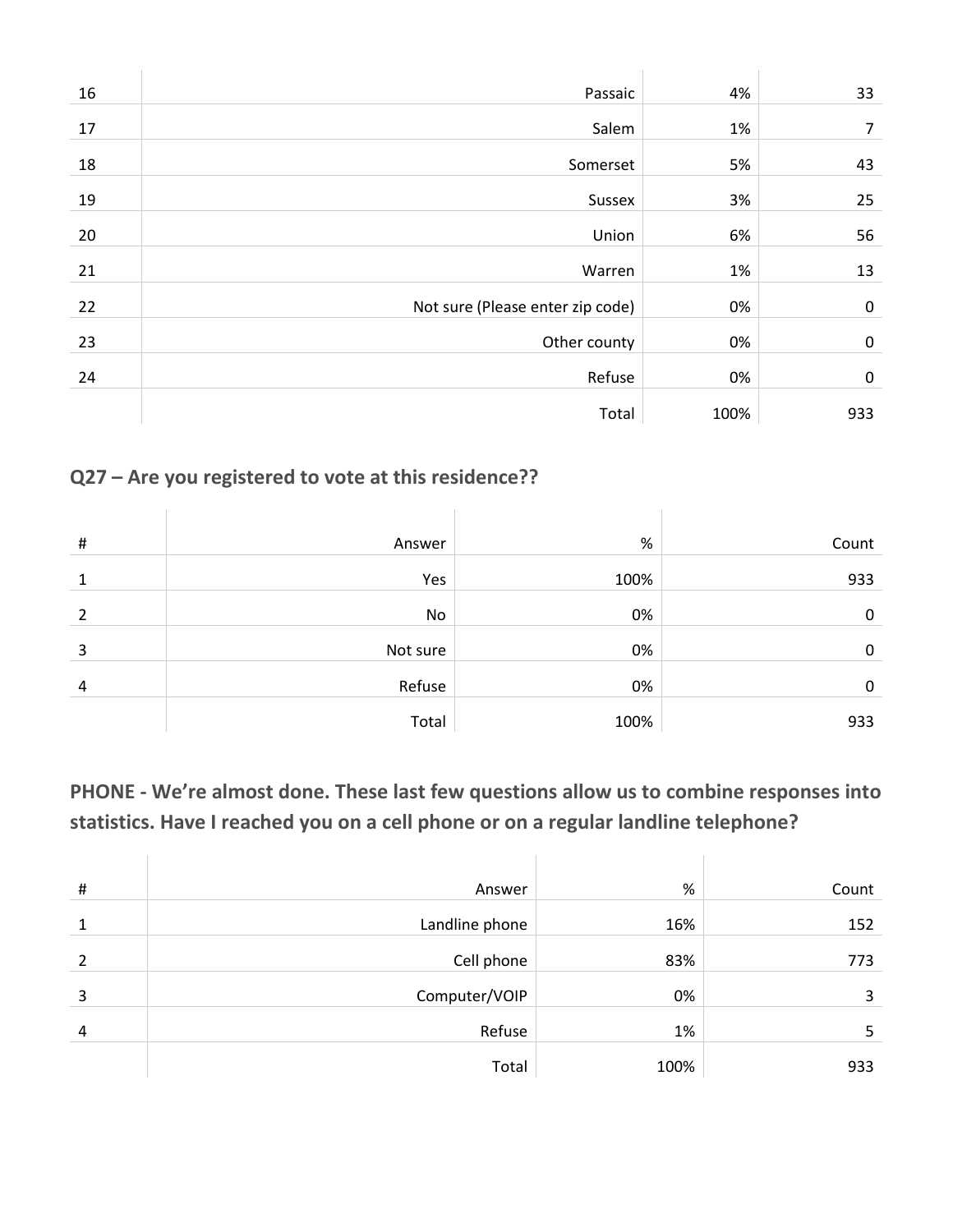### **Q26 - Do you consider yourself to be a:**

| $\#$           | Answer             | %    | Count |
|----------------|--------------------|------|-------|
| 1              | Democrat           | 34%  | 313   |
| $\overline{2}$ | Republican         | 23%  | 215   |
| 3              | Independent        | 31%  | 286   |
| $\overline{a}$ | Or something else? | 10%  | 94    |
| 5              | Not sure           | 1%   | 9     |
| 6              | Refuse             | 2%   | 16    |
|                | Total              | 100% | 933   |

# **Q27 - Do you consider yourself to be Hispanic or Latino?**

| # | Answer   | $\%$ | Count |
|---|----------|------|-------|
| 1 | Yes      | 18%  | 164   |
| 2 | No       | 80%  | 748   |
| 3 | Not sure | 0%   | 3     |
| 4 | Refuse   | 2%   | 18    |
|   |          |      |       |
|   | Total    | 100% | 933   |

# **Q28 - Which of the following best describes your race:**

| $\#$           | Answer                           | %    | Count |
|----------------|----------------------------------|------|-------|
| 1              | White                            | 67%  | 621   |
| $\overline{2}$ | <b>Black or African American</b> | 11%  | 102   |
| 3              | Asian or Pacific Islander        | 5%   | 44    |
| 4              | Native American                  | 1%   | 7     |
| 5              | Some other race alone            | 5%   | 47    |
| 6              | More than one race               | 6%   | 54    |
| 7              | Not sure                         | 1%   | 14    |
| 8              | Refuse                           | 5%   | 43    |
|                | Total                            | 100% | 933   |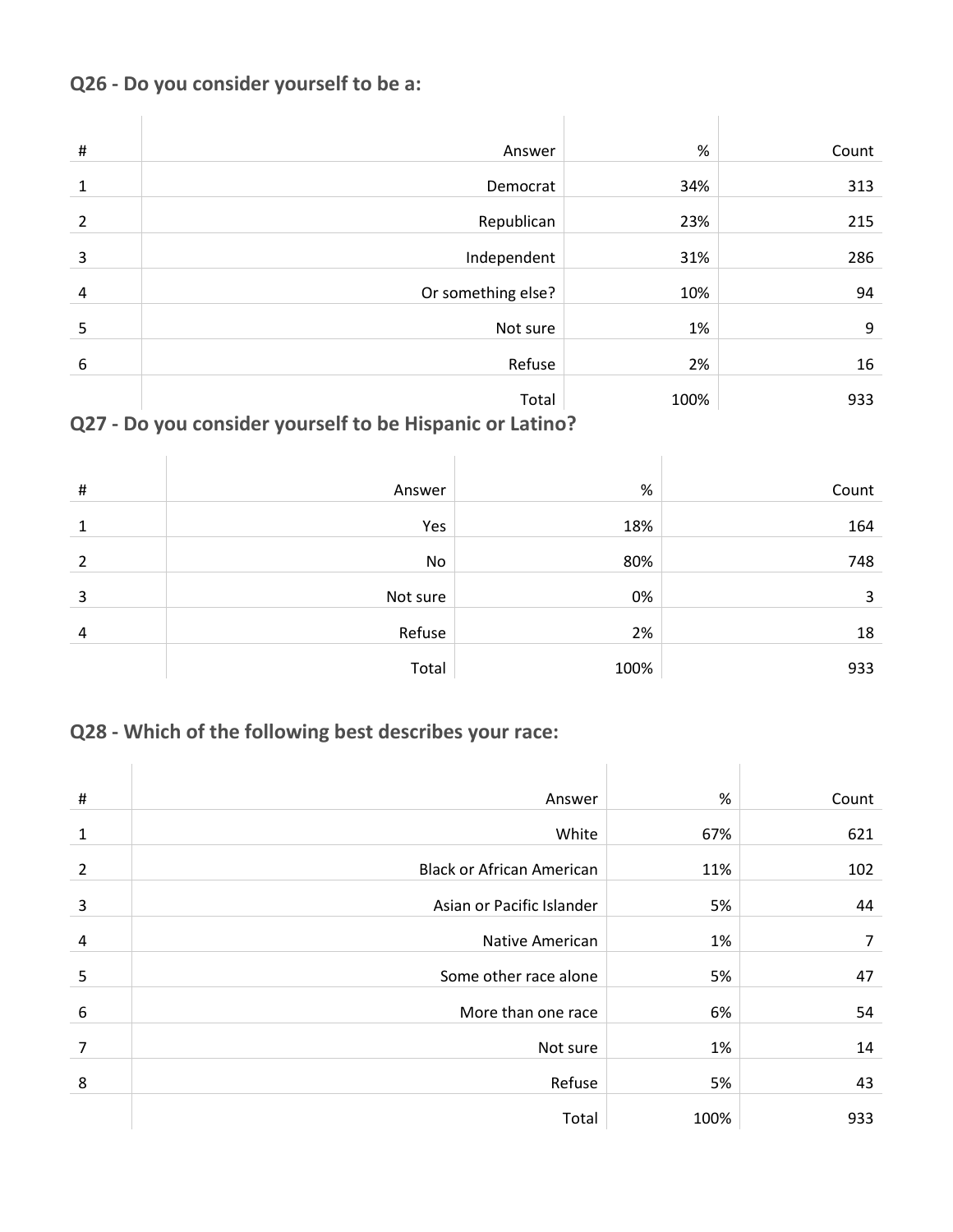| $\sharp$       | Answer                                | %    | Count |
|----------------|---------------------------------------|------|-------|
| 1              | Did not graduate high school          | 2%   | 18    |
| 2              | High school or vo-tech graduate       | 15%  | 143   |
| 3              | Some college or an associate's degree | 26%  | 240   |
|                |                                       |      |       |
| $\overline{a}$ | A four-year college degree            | 29%  | 270   |
| 5              | A graduate degree                     | 27%  | 250   |
| 6              | Refuse                                | 1%   | 13    |
|                | Total                                 | 100% | 933   |

# **Q29 - Which of the following best describes your highest level of education?**

**Q30 - Which of the following general categories best represents your household income last year before taxes:**

| $\#$           | Answer                          | %    | Count |
|----------------|---------------------------------|------|-------|
| $\mathbf{1}$   | Less than \$25,000              | 4%   | 39    |
| $\overline{2}$ | \$25,000 to less than \$50,000  | 13%  | 122   |
| 3              | \$50,000 to less than \$100,000 | 23%  | 211   |
| 4              | \$100,000 to \$150,000          | 22%  | 206   |
| 5              | More than \$150,000             | 27%  | 249   |
| 6              | Not sure                        | 2%   | 18    |
| 7              | Refuse                          | 9%   | 87    |
|                | Total                           | 100% | 933   |

### **Q31 - Lastly, what is your gender?**

| # | Answer               | %    | Count |
|---|----------------------|------|-------|
| 1 | Man                  | 49%  | 453   |
| 2 | Woman                | 49%  | 455   |
| 3 | Identify another way | 1%   | 9     |
| 4 | Refuse               | 2%   | 15    |
|   | Total                | 100% | 933   |